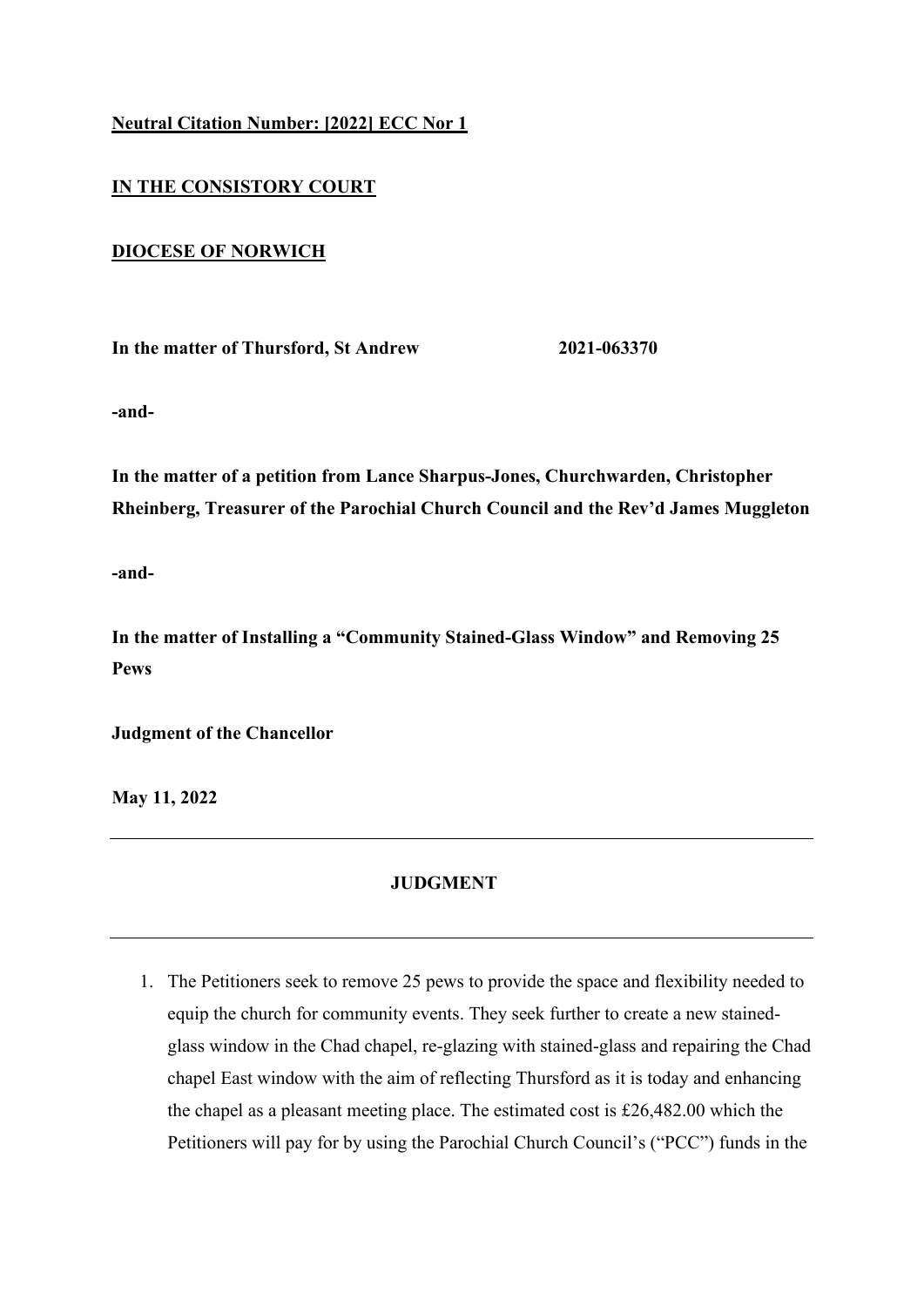sum of £4463.00, gifts and legacies of £16,000.00 leaving them with £6019.00 to raise.

- 2. The Petitioners have submitted a Statement of Significance. The church is a Grade II\* listed building with origins in the thirteenth century. It has a number of mediaeval features, including the fourteenth century West tower with decorated tracery in the belfry openings. It was extensively restored and extended in the mid-Victorian era. In 2013, significant repairs were undertaken to make the church watertight and new electrics, lighting and heating were installed. In 2020, a new kitchenette and WC were installed with the aim of allowing the church to serve the village as a community hub.
- 3. The most significant feature of the church is its stained-glass. The East Window above the altar (1873-7) was designed by the Rev'd Arthur Moore and was described by Pevsner as "one of the most beautiful of its time in England, or indeed, Europe, as good as the early Morris glass." The Chancel windows, designed by H.E. Wooldridge, are described as being "high quality". The Elizabeth I window is set in in the South aisle window opposite the church entrance depicts the Royal Arms of the Queen, having been recently moved from the vestry (now a new lavatory).
- 4. There are other very significant items from the period of the Victorian restoration which are described in the Statement. The moveable pews are said to be of plain Victorian style and some have worm and are in poor condition. The better pews have an estimated sale value of around £40-£50 each. They are thought to be quite saleable.
- 5. The Thursford PCC has for the last twelve years been attempting to link the church to the community as the only feasible model for survival in its view. Greater space is said to be needed to take forward that vision.
- 6. The Petitioners recognise that the Nave and Aisles (North and South) will be affected by removal of the pews and argues that the re-glazing and repair of what is described as the "unsightly" East chapel Window. It is the only window in the church that does not have stained-glass.
- 7. The assessment of impact, which is really supposed to be a neutral statement, addresses only the positive features saying that effectively there will be no negative impact at all. I prefer to see a more balanced assessment.
- 8. The Statement of Needs first describes Thursford as being a small parish of around one hundred households and sets out how the church is, or could be, the focal point of community activity, as the village has no other community buildings.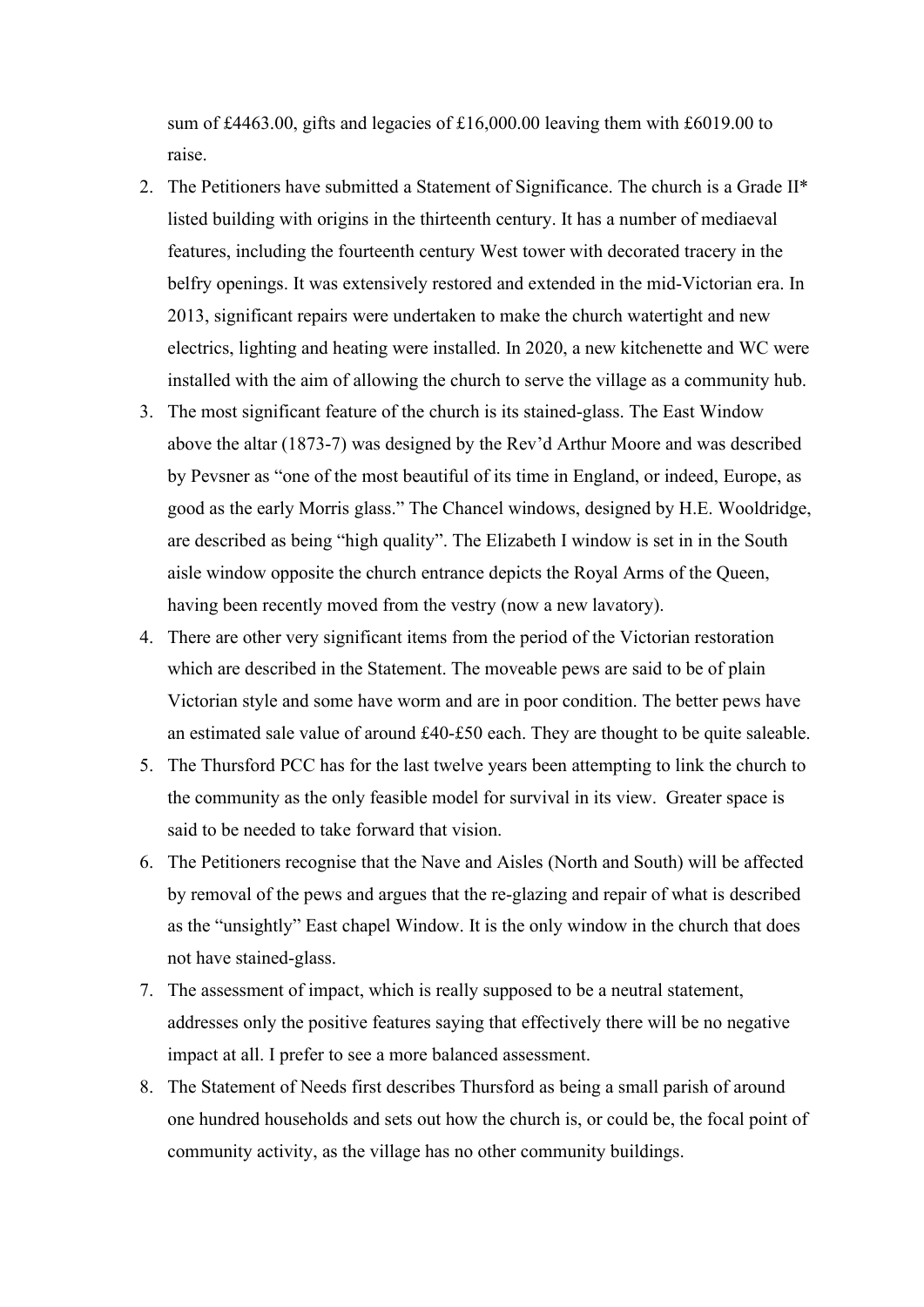- 9. It is argued that the pews take up the majority of the floor area and were placed there at a time when attendance at church services was far larger than it is today and that an ample number will be left. It will open up the rear of the Nave and in the side aisles for setting out tables and creating space for gatherings.
- 10. It is said that both of the proposals are needed for the future of the church. In other words, that without the ability for the church to be at the centre of village life as well as being its place of worship there is a problem with its future.
- 11. I shall consider now observations have been made about these proposals. Broadly speaking, there are two issues: one, is the proposed window suitable for a church that has, as one of its most significant features of importance which I shall call issue "A" and two, the issue of whilst the removal of pews may be necessary, does it have to be as many as twenty-five? I shall call this issue B.
- 12. Historic England (HE) was consulted and responded on December, 21, 2021. B HE did not oppose the removal of the pews which it described as "plain and unexceptional" examples from a late Victorian re-ordering. It enters one caveat in that, since the pews mark a significant moment in the church's history, it is said to be appropriate that some are retained in blocks of seating in the Nave and South aisle. A – HE says that the proposed stained-glass window would replace modern plain glass of no historic interest in the eastern window of the South aisle (St Chad's chapel). It comments on the features that reflects traditions in stained-glass work. HE deferred to the DAC on specific design details including religious meaning.
- 13. The Ancient Monuments Society ("AMS") mentions the critical consensus that the 'Moore' East Window is one of the greatest Victorian windows ever produced and gives very helpful detail as to why this is. AMS says that it is of astonishing quality for its location in a "small Norfolk church".
- 14. AMS makes the following observations: the dilemma is that of two stained-glass windows with completely divergent inspirations and aesthetic aims appearing in the same building.
- 15. AMS then makes the following points in mitigation of the conflict the dilemma may cause.
	- a. There is virtually no point in the church where the two East Windows, the Moore and the Community windows will be seen in juxtaposition.
	- b. The use of margin lights on one window echoes that on the other.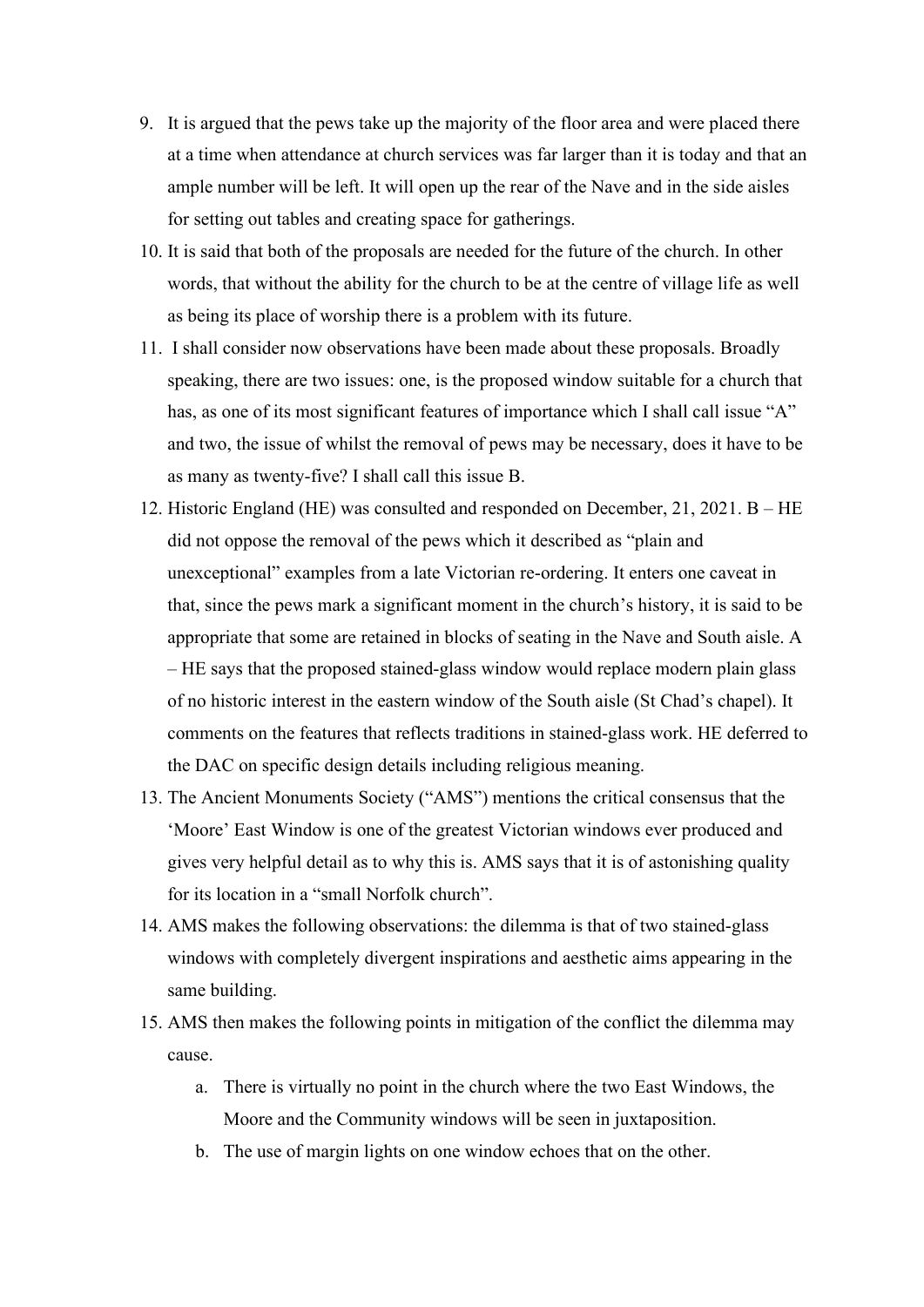- c. The contribution of the local donors who have each pledged £2000 for the 'Community Window'.
- d. That the Community Window has not set out to be a sophisticated work of art and that any refinement in the process should bear that in mind.
- e. Thursford could be the place to see the two different forms of this art in a classical and contemporary form.
- f. The existing East Window in the Chad chapel has no redeeming features and needs replacement.
- g. There was also a request for more information of a technical nature.
- 16. The Church Buildings Council (CBC) had a detailed correspondence with the Diocesan Advisory Committee (DAC). The CBC was initially content to leave the consideration of issue B to the DAC but expressed substantial reservations about issue A. There were continuing reservations about the detail given and said that, despite the provision of additional information by the Parochial Church Council (PCC) the document appears small in degree to the ambition and scope of the proposal. The CBC acknowledged that the PCC had clearly thought hard about the design and its theme in consultation with the DAC but thought details could still be expanded as to methodology, for instance as to how the artist would work collaboratively with the community. Although the CBC wished and wishes these points to be taken into consideration, it did not want to delay the application unnecessarily and said it was content to leaver the matter to the DAC.
- 17. The Victorian Society (VS) congratulated the parish for its "wonderful work" that it had done in restoring "this fine church" and emphasised that its critique of the proposals was not to frustrate but to assist. On issue A, it had concerns about the quality of the proposed Community Window and the experience of the lead designer ('lead' as in the chemical element not as in principal designer)) and, in particular, as to the way the lead caming appeared to cut across the margin lights, thus, it was said, undermining the design of the window as well as the framing and also the defining function of the margin lights themselves. In respect of issue B, it wished (as did I) to confirm whether it was 15 or 25 pews that the Petitioners wished to remove. The VS proposed a compromise solution in respect of the pews – retention of the nave pews and frontals alongside the clearance of both aisles. Further detail of the need was requested along with details of replacement chairs.
- 18. The DAC (who were content to recommend the petition) replied to the VS that: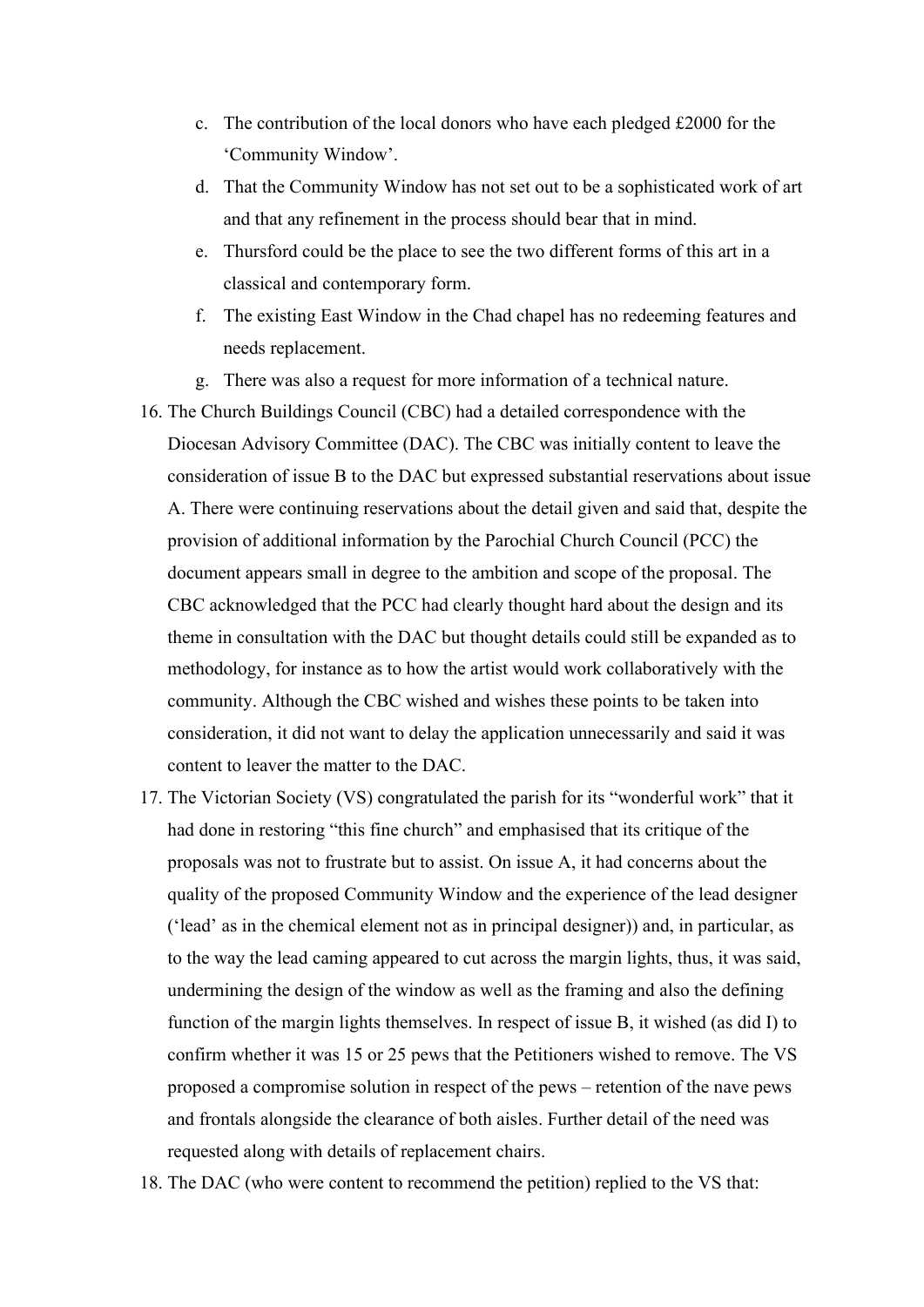- a. The design is actually by a highly trained and experienced artist. The contractor is a very experienced and able artist and the DAC decided that it would trust her proposal. Samples of the coloured glass can be requested, but it might be useful to visit the artist's website (a link for which was supplied). The DAC explained that Rose and Keiran make up the team 'Driftwood Glass Studio'. Studying at The University of Sunderland and based at the National Glass Centre, they left in 2013 graduating with BA (Hons) in Glass and Ceramics. Soon after graduating they set up their business Driftwood Glass Studio. In 2018 Rose won the Award for Excellence from the Worshipful Company of Glaziers and Painters of Glass. She had the honour of working in established Stained-Glass Studios in the UK and Europe throughout 2018 and 2019.
- b. The DAC said that amendments were negotiated with the parish before consultation: this is evident in the online file documentation. The DAC had also requested further information on a number of issues and this was supplied in the additional information document that explains many of the issues raised by various consultees and the DAC.
- 19. The VS in its final response concluded that:
	- a. It did not wish to become a party to proceedings but wished to maintain its concerns to both aspects of the proposed works and asked the Court to take the detailed comments into account in deciding the outcome of the case.
	- b. It wished to reiterate its opposition to the proposed removal of historic bench seating, as it is currently proposed, saying that the reasons for the *specific* extent of pew removal proposed were not clear, and that therefore the justification for that aspect of the scheme had not been made out. It commented that the Statement of Needs referred to current and future uses, but that details of these were not included. The VS was concerned at what it described as the meaningless extent of bench seating that would remain in the nave and aisle, and the effect of this on the character and appearance of the interior and points out it had suggested potential alternatives as far as it was able to on the basis of what it said was the limited information supplied. It stated its regret that the parish had not seen fit to engage with its suggestions and concerns.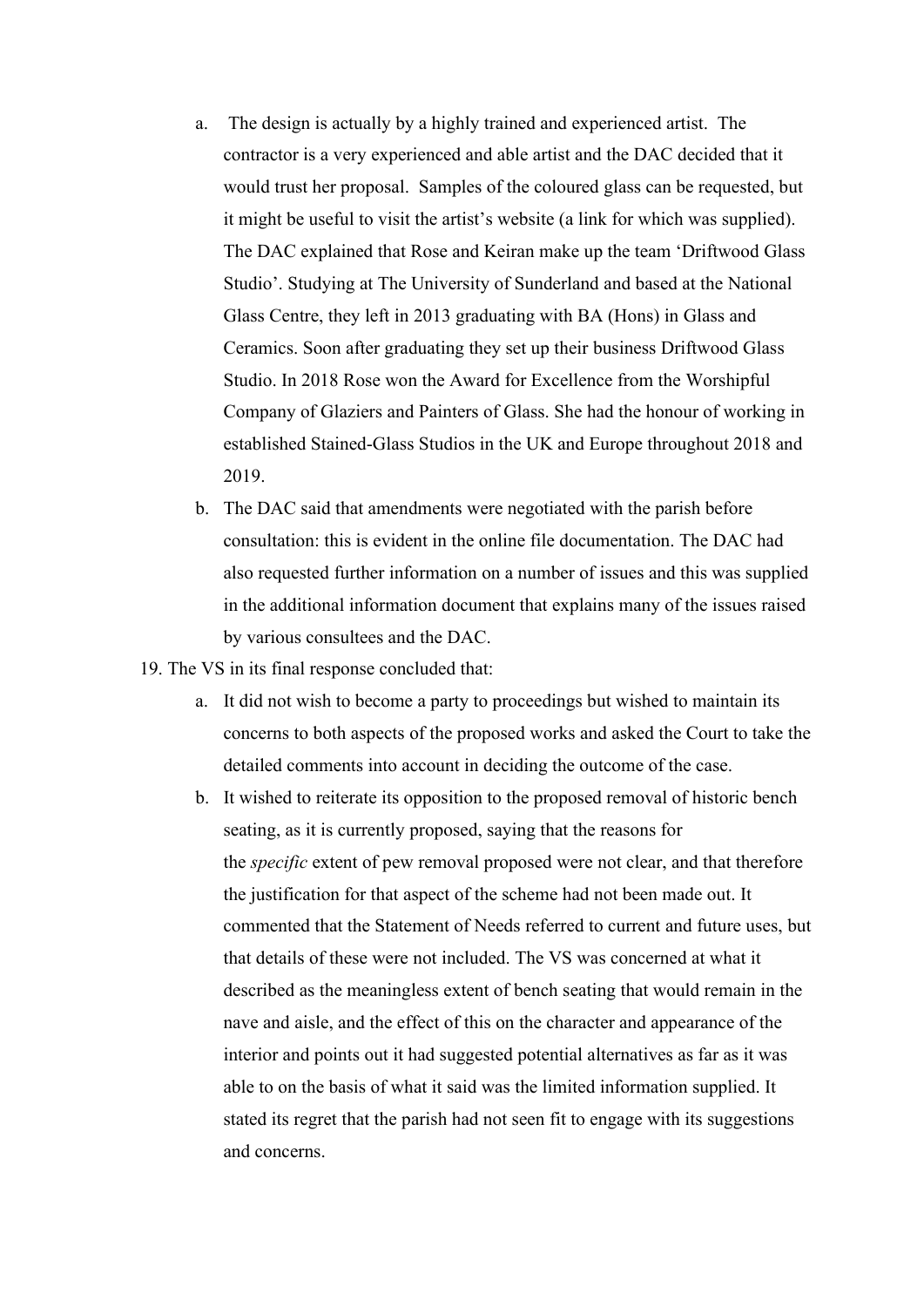- c. The VS said that it was not good enough to justify changes on the basis of a principle alone. Applications needed to be supported by specific justification, which, in this case (in respect of the pew removal), the VS concluded was unfortunately lacking.
- 20. The Rev'd Dr Jeremy Haselock (JH) was formerly a member of the DAC and the glass adviser, but later moved to a purely advisory role. In an email of November 21, 2021 he explains that he now has no right to object to the DAC recommending a faculty. He says this because on August 31, 2021 he was then on the DAC as the relevant adviser and had not felt able to support the proposal. His reasons were as follows:
	- a. The proposed design for the new window in the eastern triplet of the Chad chapel fell very far below the high standard set by the Victorian windows and, as a response to the exciting invitation to add a 21st-century window to the church he found it deeply disappointing.
	- b. He would expect the rich colours of the existing glass and the very strong lines - both painted and leaded - to inspire the designer even when working in a more contemporary idiom. He suggests the chosen colour range is insipid, lacking in strength and both the lead lines and the painting is weak. The painted detail is far too small and not related in any way to the structural lead work. He fears the written texts will be illegible- especially those in the topmost panels.
	- c. He feels the design of the whole is very poor with the leaded circles fighting against the rectangular scenic panels. He is not even sure if the leading will be strong enough. If the window is to be protected by exterior grilles the design will be much obscured when viewed from within.
	- d. Finally, he says that the iconography (subject matter) is far from clear. Christian imagery is minimal - there is only the Cross at the top which, surrounded by plain glass, will be hardly visible. There is no heraldic reference to the Scott-Chadd family whose pew/mausoleum this chapel is.
- 21. Having given an opportunity for representations, I decided I should determine this petition on the papers having considered and applied the Faculty Jurisdiction Rules 2015 (as amended) Rule 14.1. I gave the Petitioners an opportunity to make any final representations or submissions they wished to make, if any. The Petitioners responded in writing.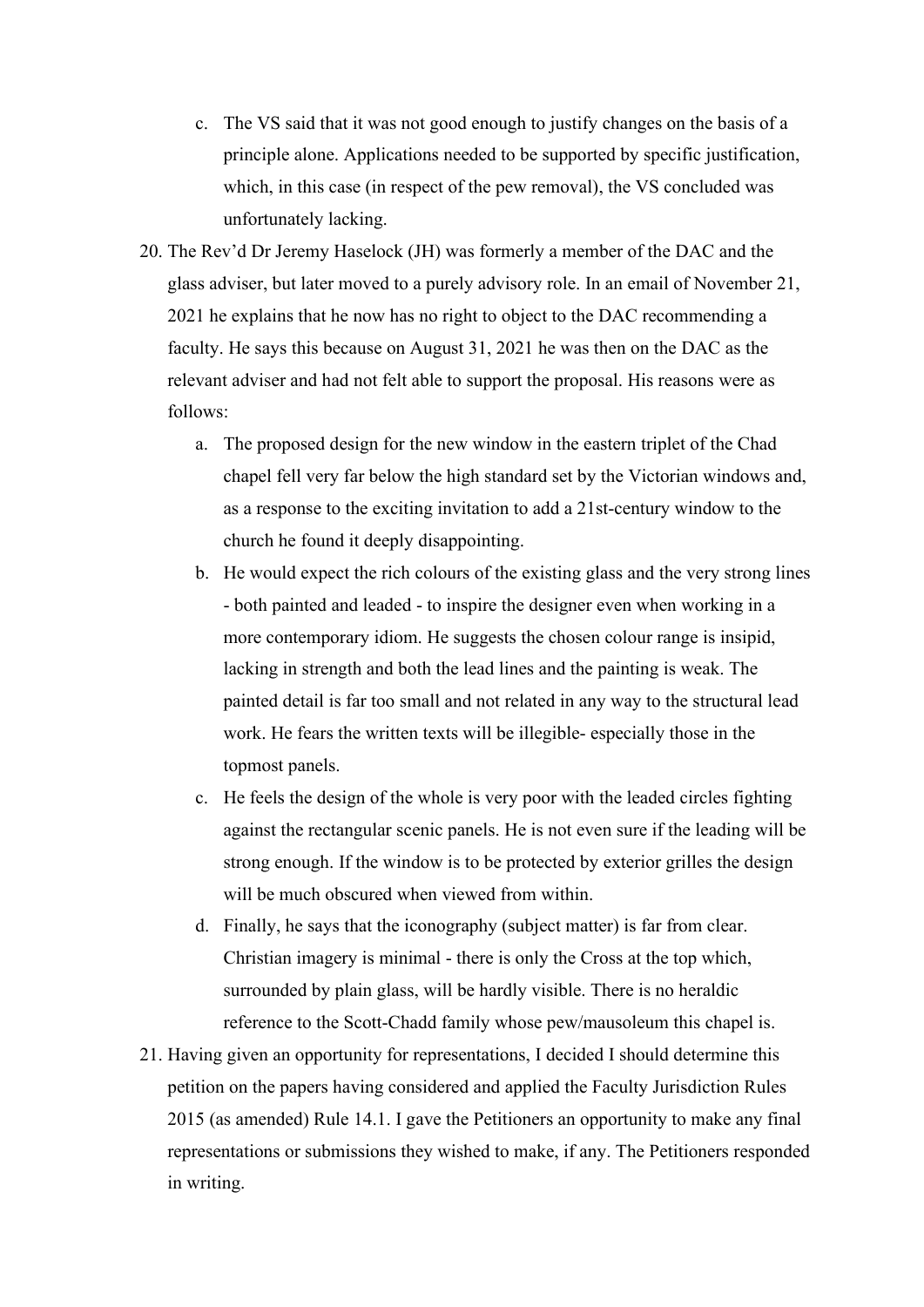- a. The Petitioners say that in 2010, St Andrew's Church was in a perilous state. The roof over the North Aisle was allowing significant ingress of water, wiring throughout the building was condemned as unsafe and as such disconnected, and there was no provision for heating the building. Attendance at church services had diminished to a small handful and outside Sunday services the building was largely unused.
- b. They go on to say that a newly populated PCC decided to turn the fortunes of the building around. The result was a pledge to engage the community to restore St Andrew's to a well-preserved state, to install new lighting and heating and initiate an annual maintenance plan to help secure the building for both Christian worship and for wider community use for the future. It was a pledge that was particularly important, in their submission, since the village has no public hall, pub, shop or other community space.
- c. They point out that by 2015, with considerable help from the Thursford community working under the banner of The Friends of St Andrew's and financial contributions from the Parish Council, that pledge had been met. From the perspective of worship, there was a small increase in attendance at regular church services, and a significant increase at celebratory services including Christmas, Easter and Harvest Festival. The impact of wider community involvement was much greater, with attendances of up to seventy people at regularly held concerts and other events, bringing in around £4,500 per year towards the fabric of the building. The Petitioners say that this was a real achievement for a community of around one hundred households.
- d. The Petitioners point out that the Chad family, in the Victorian era, very successfully merged elements of the medieval building with their own taste for gothic architecture.
- e. They further say that the church should be regarded not as set in aspic but as a living building, adapting to the changing needs of the Thursford community: preserving the best from the past but introducing what is needed for the present. They say that it was in this spirit that, in 2020, a kitchenette was built into the North Aisle and the vestry was converted into a disabled friendly lavatory. Both additions were in part funded *by* the community and were *for* the community, responding to the fact that St Andrew's has become very much the centre of community life as well as Christian worship. They say that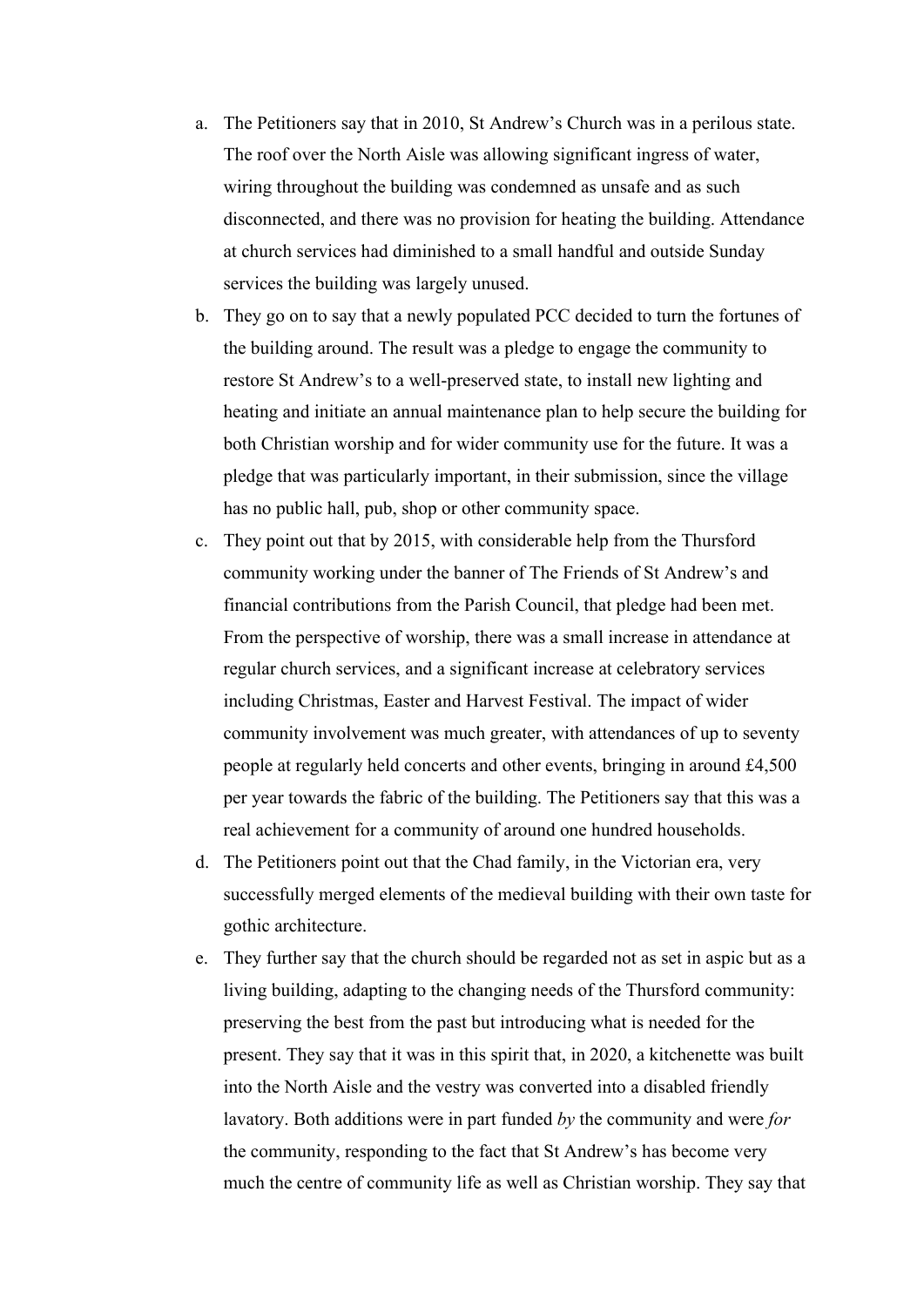a 'post Covid' plan for community events is currently being finalised, including a series of community lunches, concerts, talks, meetings and major events surrounding the Queen's Jubilee and the summer holiday season.

- f. They submit that this will open up space at the rear of the church and in the North aisle, so allowing for the easier setting up of tables and seating for events.
- g. The removal of twenty-five pews was requested in order to achieve the attached plan, adapting to the current and future use of the church building. It is said that this will also solve the congestion of pews, placed too close together for use in the South Aisle, necessitated when pews had to be moved to make space for the new kitchenette and serving area.
- h. Eighteen pews, all in the best condition, are being retained, helping to maintain the atmosphere created at the time of the Victorian restoration within the church and denoting the church ready for worship. The remaining pews will seat seventy-two people. Supplemented by the stock of chairs the Petitioners will be able to seat one hundred and eighteen people when needed.
- i. The Petitioners then responded to observations I had made at Directions.
- j. The generally secular nature of the images of the new window is said to be designed to celebrate the contribution of the Thursford community in restoring St Andrew's to its current good state of repair and its current and future use as a community, as well as a religious space. The images of each panel represent aspects of Thursford that are close to the hearts of people who live in the village. The wide-open countryside, the importance of agriculture, magnificent oak trees, the owls that glide over the fields, the annual migration of geese, music performed in the church and the annual Thursford Show for which the village is famous, are all featured. They represent the glory of living in Thursford and the generosity and glory of God.
- k. They say that the new window replaces the one area of the church where the glass is in a particularly poor state of repair and has never been decorated. There can be little doubt that the current mix of Victorian and more recent, obscured glass will benefit the whole church by being replaced.
- l. The design of the new window complements the colours used in the Nave windows but it is not designed to compete with them. It is said to be a window designed for its time. The Petitioners submit that set apart from the Nave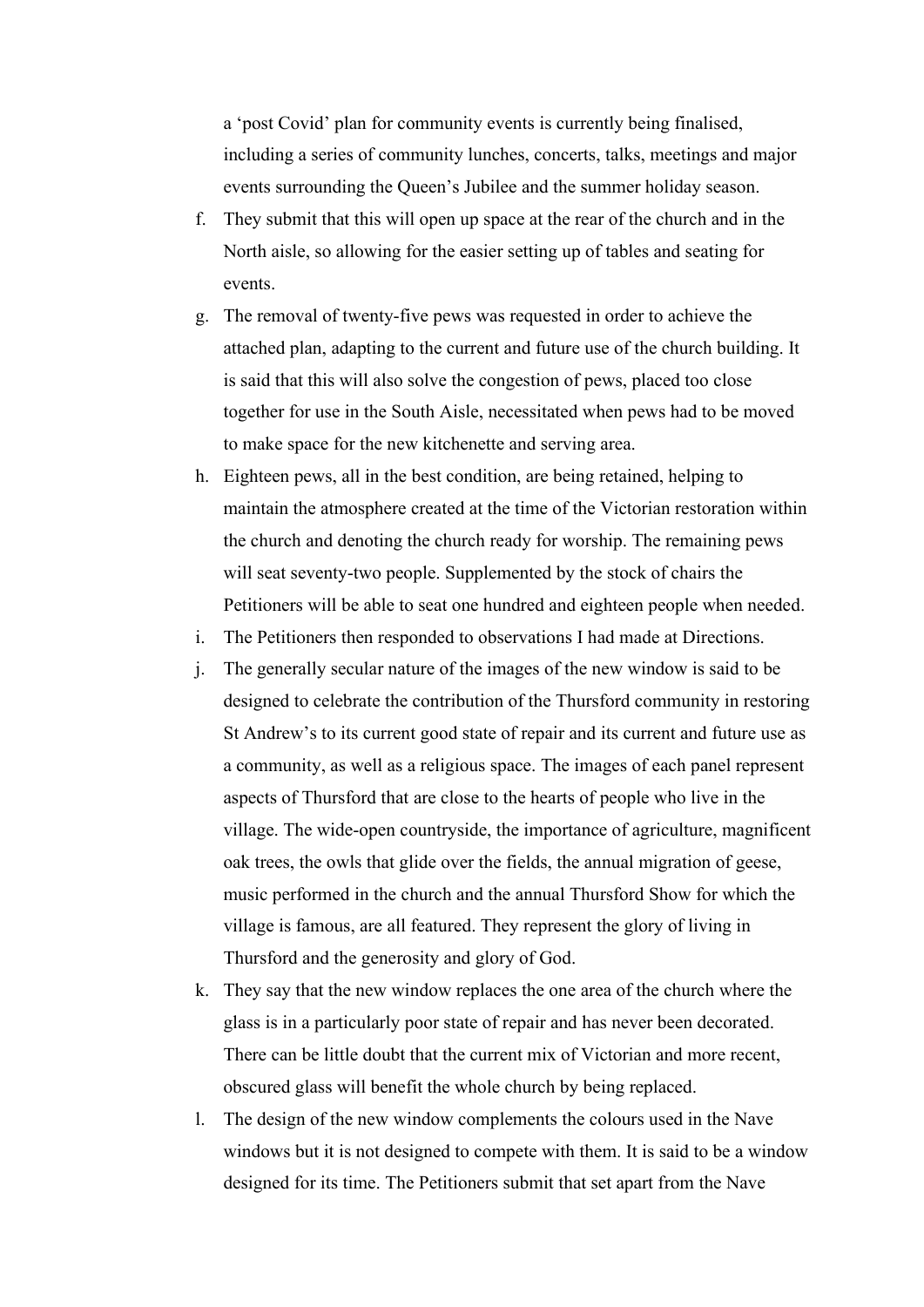windows, and not within the same visual sight lines, it will set a warm atmosphere for the raised chapel, used as a separate meeting area for the community and representing that community.

- m. The Petitioners indicated they are happy to remove the names under each image, which was a matter I had drawn to their attention. The Petitioners say that a plaque below the window will explain how each pane represents life in today's Thursford.
- 22. There are two separate features to the application. The first is issue A (the Community Window) and the second is issue B (the removal of the pews). There are considerable reservations about the Community Window (as set out in JH's objections) and concerns about the removal of twenty-five pews (as argued by the VS). JH was content to leave the issue of removing the pews to the DAC and although the VS had reservations about the Community Window, its perhaps more pressing concern was the removal of so many pews. The submissions in opposition to the Community Window reflect a view that its quality is not compatible with the church, in particular given the church's magnificent stained-glass windows. Those in opposition to the pew removal do not seek to argue that no pews should be removed but that there is insufficient specific justification for twenty-five removals.
- 23. This a Grade II\* listed church and its most striking internal features are the stainedglass windows. The opinion of the DAC was that the work or part of the work proposed was likely to affect the character of the building as a building of special architectural or historic interest. The particular considerations of *In Re St Alkmund, Duffield* [2013] Fam 158 apply in performing the necessary balancing exercise when determining petitions affecting listed buildings attracting the ecclesiastical exemption in this situation. The questions I have to ask and answer are:
	- a. Would the proposals, if implemented, result in harm to the significance of the church as a building of special architectural or historical interest?
	- b. If the answer to the first question is in the affirmative, it is then necessary to ask is how serious the harm would be.
	- c. The next question is how clear and convincing the justification for the proposals is.
	- d. Generally, the greater the harm, the greater the demonstrable benefit will need to be to justify the proposals and, importantly, in the case of a building that is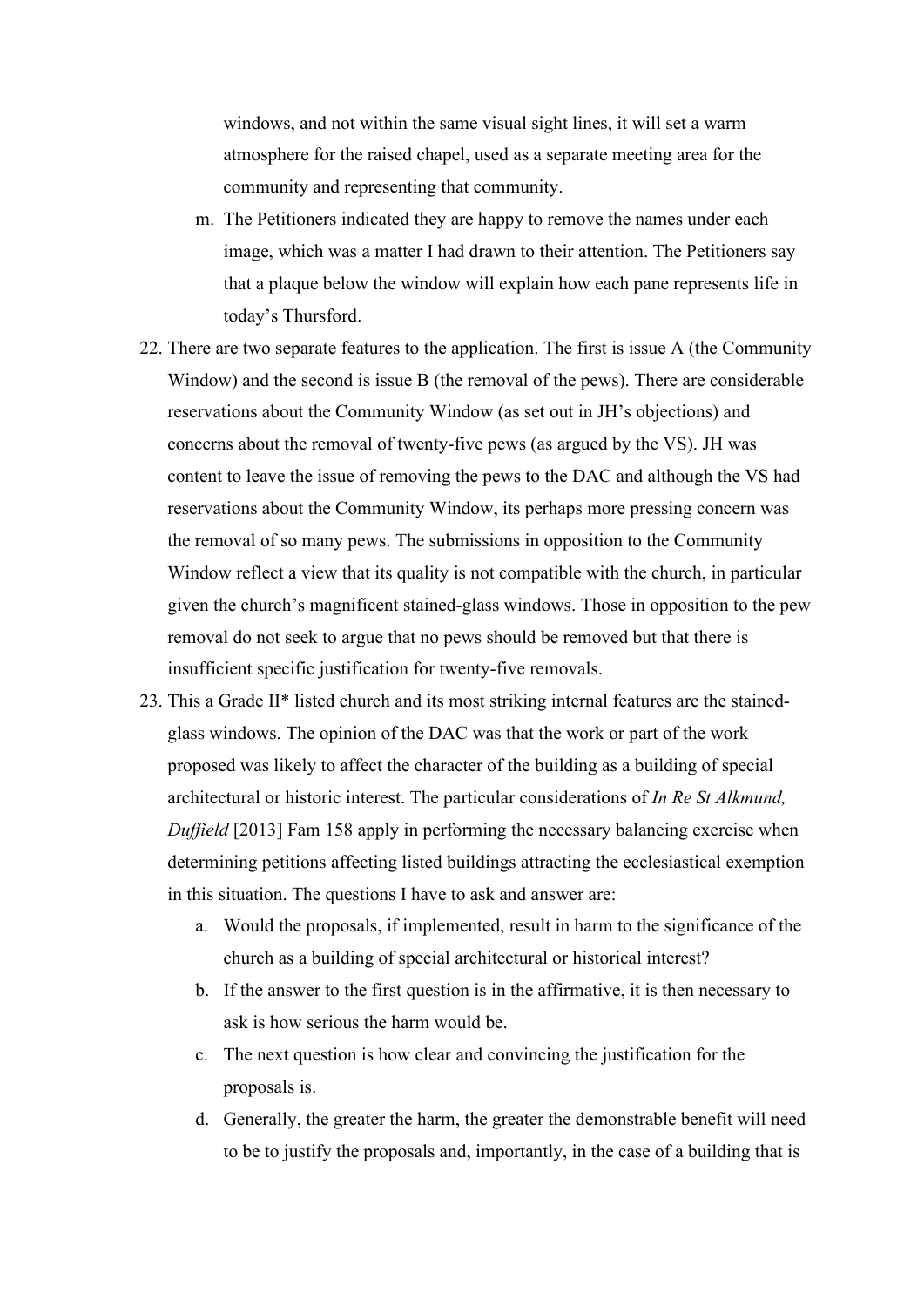listed grade 1 or II\*, if *serious* harm would result then the justification would need to be *exceptional*.

- 24. In the case of Issue A, the proposed Community Window replaces a plain glass window which is in a poor state of repair. I had some reservations about the designs on the individual frames which are essentially secular. The Petitioners point out that they do not have the resources to compete with the stained-glass masterpiece and that this window is in the Chad chapel and is not in the line of sight of the other windows in question. It is not replacing a better window and, additionally, it is reversible. If a future generation did not care for it or funds existed to match, in a twenty-first century manner, the existing stained-glass then that is not impossible to achieve. Most importantly, the window is something that has come from the support and renewed enthusiasm for placing the church at the centre of this parish – playing a role it has not played for some time but will have done in its past. This has been due to the very considerable work put in over the last few years. It is not a window to everybody's taste, but I consider any harm created in the Duffield Test is in fact at the lower end of the scale and the justification amply made out in the context of what both is being achieved and what could be achieved. I found all the contributions extremely helpful and that of AMS particularly so in its balanced approach. The Petitioners have agreed to remove the names underneath each panel, which I had concerns about as being likely to distract from the window as a whole and to be potentially confusing. In view of its particular relevance to the local community, I did not find the lack of specific theological reference to be as important as I might otherwise have done.
- 25. Issue B, the twenty-five pews, comes down in the end to a question of numbers. Noone, including the VS, has suggested there is no need for any removal. The VS's concern relates to the lack of specific justification for the number that the Petitioners wish to remove. The Petitioners argue that the space is needed for a series of projects and potential that they have but perhaps more widely for the hub as a whole and point to the fact that the works undertaken in respect of the kitchenette have also caused an unattractive bunching of existing pews. Original congregations in this church had fallen almost to single figures. Now they have risen on important occasions to nearer 70 and on others to a better figure. The pews retained will be enough for services and the plan is to introduce additional seating from the church's existing stock of chairs as and when needed. I have judged proposals for community hubs in churches before and I accept that there has to be something of a 'leap of faith' for them to succeed.